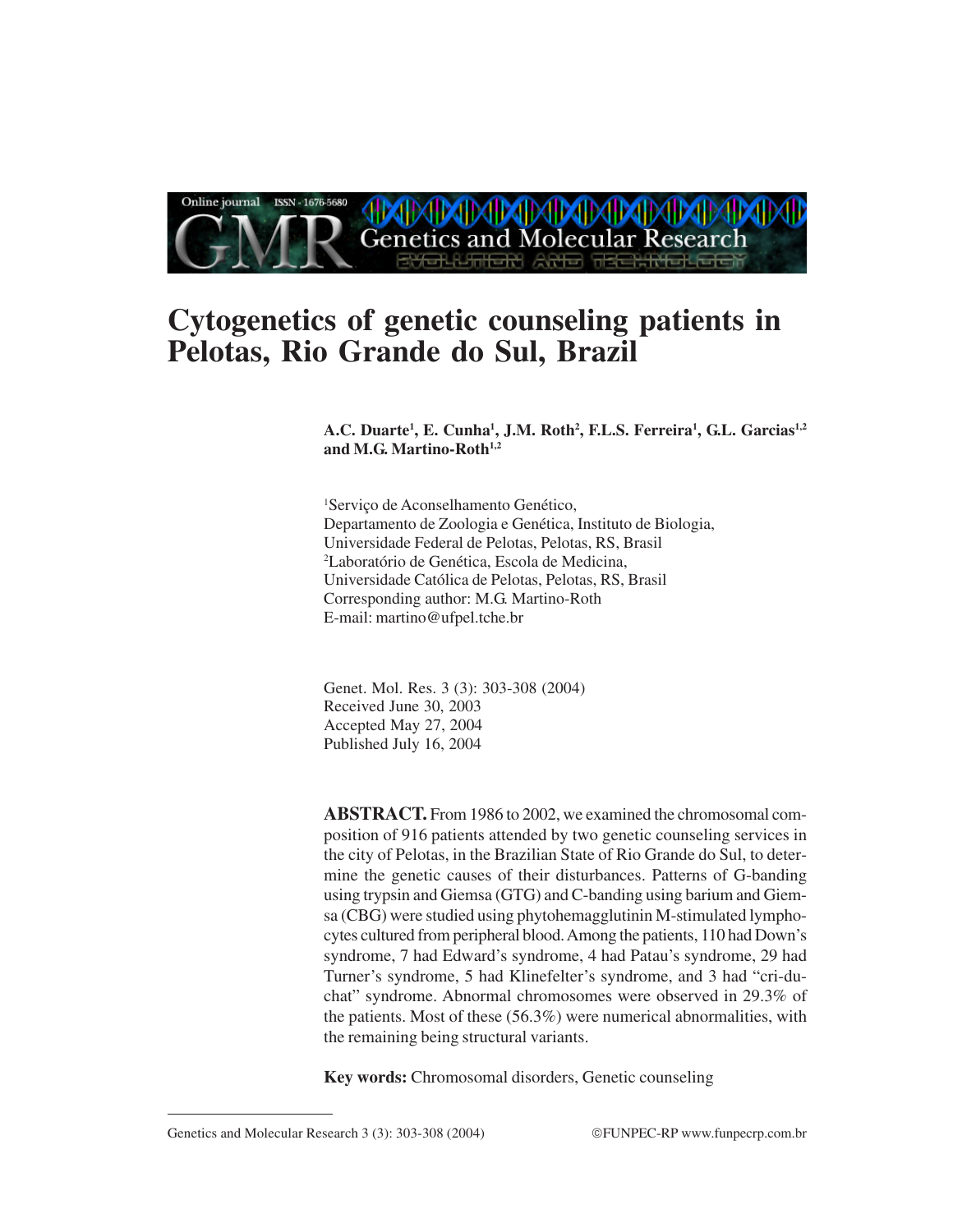## **INTRODUCTION**

Chromosomal abnormalities affect at least 7.5% of all conceptions. Most of these abnormalities are spontaneously aborted and the frequency in live births is 0.6% (Connor and Ferguson-Smith, 1991). Three to four percent of all births are associated with a major congenital malformation, mental retardation, or genetic disorder, a rate that doubles by 7-8 years of age, with later-appearing or later-diagnosed genetic disorders (Milunsky, 1992).

Centers for genetic counseling are important sources of information about the frequencies of chromosomal disorders, with such data allowing a more detailed analysis of these disorders (Schinzel, 1984; Mitelman, 1985). In addition, these centers allow us to determine the types or profiles of individuals who seek genetic counseling (such profiles tend to vary among developed and developing countries), and also to establish the pattern and extent of chromosomal variability in distinct human populations (Geiger et al., 1987).

Although chromosomal disorders are included among the most important causes of childhood mortality in Latin American countries (OPS, 1984), in most Latin American countries, such disorders have not received much attention from state and federal governments, partly because the main health problems responsible for childhood morbidity and mortality have socioeconomic and environmental, rather than genetic, origins. As a result, few public health services perform cytogenetic studies, and most use antiquated techniques, due to funding restrictions.

We made a chromosomal analysis of patients attended by two Genetic Counseling Services in the city of Pelotas, in the southern Brazilian State of Rio Grande do Sul.

## **MATERIAL AND METHODS**

One thousand seven hundred and four patients were attended by the Genetic Counseling Services in Pelotas from 1986 to 2002. Of these, 916 (53.8%) were analyzed cytogenetically. Blood samples were collected from the patients into heparinized test tubes. Cytogenetic analyses were done on cultured peripheral blood lymphocytes, stimulated with phytohemagglutinin M, using standard techniques (Moorhead et al., 1960). The karyotype of each patient was determined by G-banding using trypsin and Giemsa (GTG) (Caspersson et al., 1970) and Cbanding using barium and Giemsa (CBG) (Salamanca and Armendares, 1974) when necessary. At least 30 cells were routinely analyzed; in cases of mosaicism, this number was increased to approximately 100 metaphases. The best metaphases were photographed to determine the karyotypes. Whenever translocations or unusual karyotypes were found, blood samples were collected from both parents and their chromosomes were also studied.

## **RESULTS**

Of the 916 patients, 48.5% were females and 50.9% were males. Abnormal chromosomes were found in 29.3% of the cases, with 56.3% of these being numerical abnormalities; the remaining were structural variants. Cytogenetic analysis of the parents of individuals with structural abnormalities or of those with an unusual karyotype revealed normal chromosomes, except for one case of  $46, XY$ , inv $(12)(q23q24)$ , in which the patient's mother had the same abnormality.

Genetics and Molecular Research 3 (3): 303-308 (2004) www.funpecrp.com.br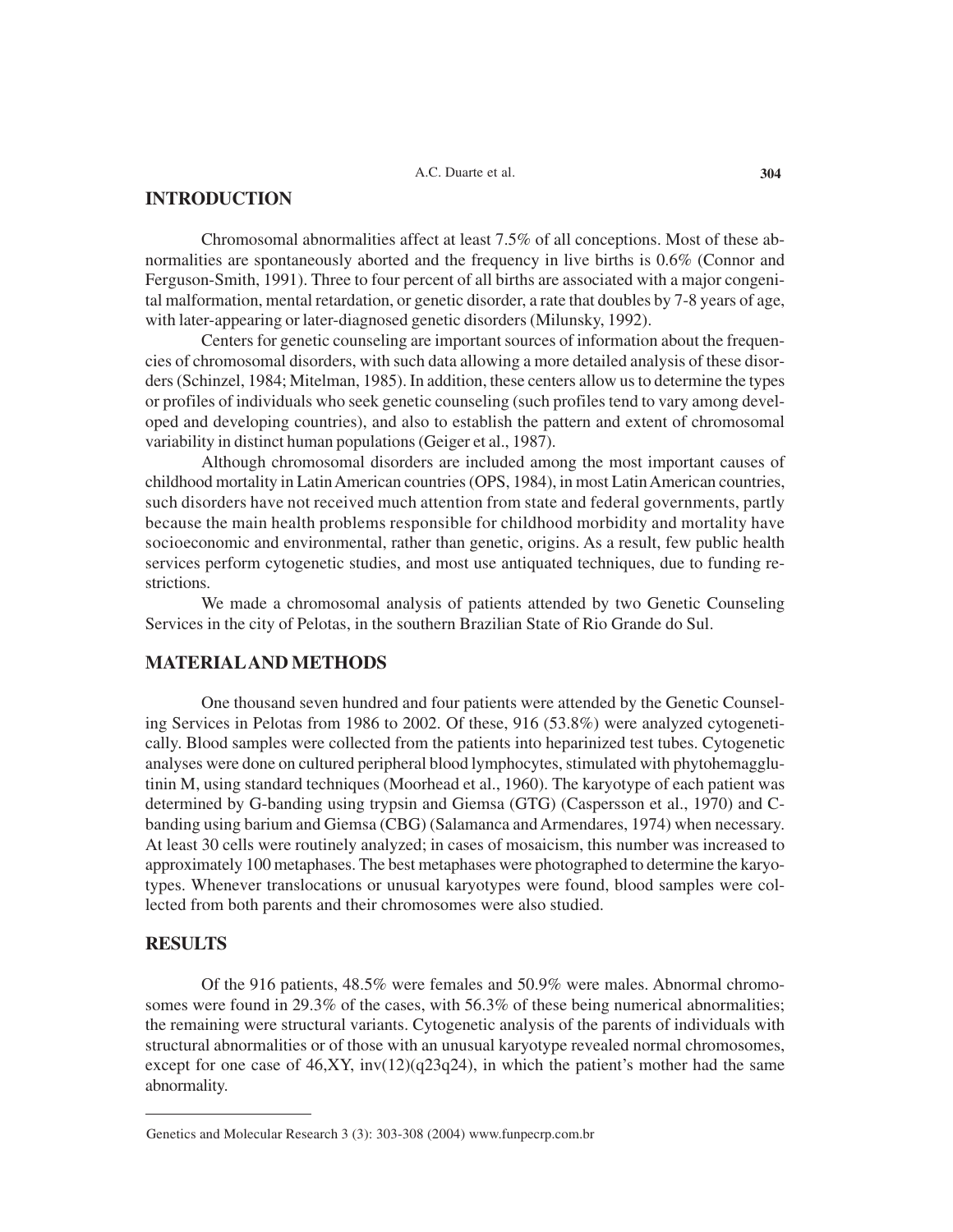Among the abnormal karyotypes, 83.6% had autosomal alterations and the rest were sexual abnormalities (Table 1). Among the numerical abnormalities, 21.2% involved mosaicism and 78.5% had trisomy or monosomy. Among the autosomal chromosomal alterations, the most frequent were Down's syndrome (49.1%), Edward's syndrome (3.1%) and Patau's syndrome (1.8%). Turner's syndrome was the most frequent sexual abnormality (79.5%), followed by Klinefelter's syndrome (11.4%).

| Chromosomal abnormalities             | Karyotype                    | Number of cases | Percentage | <b>Sex</b>   |
|---------------------------------------|------------------------------|-----------------|------------|--------------|
| Down's syndrome                       | $47, XX, +21$ or             | 45              | 4.9        | F            |
|                                       | $47, XY, +21$                | 55              | 6.0        | M            |
|                                       | 46, XX/47, XX, +21           | $\overline{2}$  | 0.2        | M            |
|                                       | $46, XX, -14, +t(14q21q)$    | 1               | 0.1        | F            |
|                                       | $46, XX, -21, +t(21q21q)$    | 6               | 0.7        | 3M/3F        |
| Edward's syndrome                     | $47, XX, +18$ or             |                 |            |              |
|                                       | $47, XY, +18$                | 6               | 0.7        | 3M/3F        |
|                                       | $46, XX/47, XX, +18$         | 1               | 0.1        | M            |
| Patau's syndrome                      | $47, XY, +13$                | $\overline{4}$  | 0.4        | M            |
| "Cri-du-chat" syndrome                | $46, XX, 5p$ <sup>-</sup> or |                 |            |              |
|                                       | 46, XY, 5p <sup>-</sup>      | 3               | 0.3        | 2M/1F        |
| Turner's syndrome                     | 45.X                         | 8               | 0.9        | $\mathbf{F}$ |
|                                       | 45, X/46, XX                 | 16              | 1.7        | F            |
|                                       | 46, XX, del(Xq)              | 3               | 0.3        | F            |
|                                       | 46, X, i(Xq)                 | 2               | 0.2        | F            |
| Klinefelter's syndrome                | 47, XXY                      | 5               | 0.5        | M            |
| Somatic mosaicism with 2              | 45, X/46, XX/47, XXY         | 1               | 0.1        | M            |
| or 3 cell lines                       | 46, XX/46, XY                | 1               | 0.1        | M            |
|                                       | 46, XX/47, XXX               | 3               | 0.3        | F            |
|                                       | 45, X/46, XY                 | $\overline{c}$  | 0.2        | M            |
| Other abnormalities                   |                              | 105             | 11.5       |              |
| Normal                                | 46, XX or 46, XY             | 646             | 70.5       | 323M/323F    |
| Cases with unsatisfactory cell growth |                              | 11              | 1.2        | 5M/6F        |
| Total                                 |                              | 916             | 100        |              |

**Table 1.** Cytogenetic results for 916 patients examined by Genetic Services in Pelotas, RS, Brazil, from 1986 to 2002.

## **DISCUSSION**

This karyotype information provides a foundation for a regional cytogenetic data library designed to help in the genetic counseling of families who require this service. Using this approach, a definitive diagnosis for a chromosomal disorder was reached in 29.3% of the patients. The frequency of chromosomal anomalies was higher than the 16.9% found by Miranda and Santos (1995), 5.5% by Brum (1999), 16% by SAG-EFES (Serviço de Aconselhamento Genético da Universidade Federal do Espirito Santo, 1998), and 3.8% by Kumar et al. (2001), while it was similar to the 28.6% found by Santos et al. (2000). The differences in the frequencies of the

Genetics and Molecular Research 3 (3): 303-308 (2004) www.funpecrp.com.br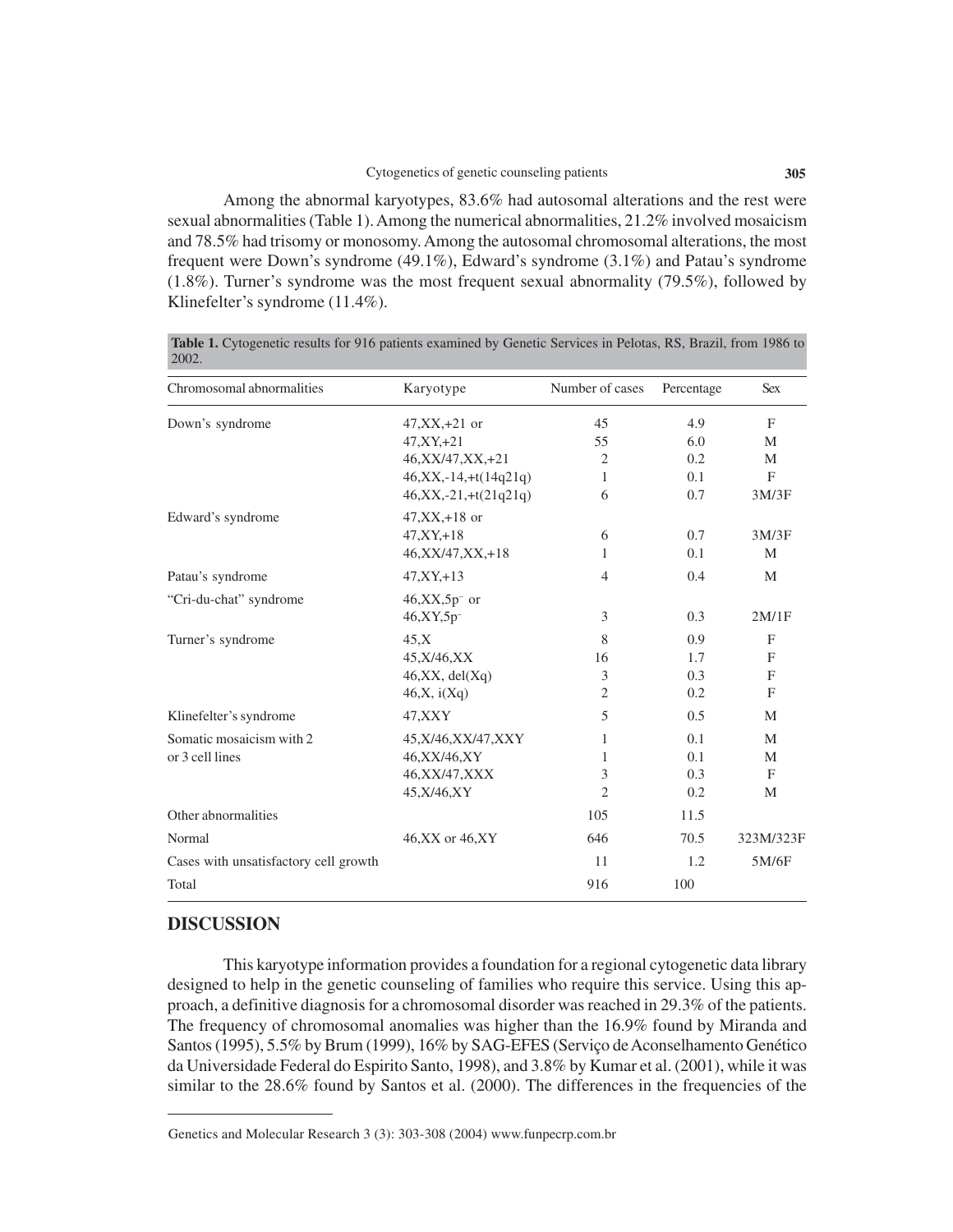#### A.C. Duarte et al. **306**

chromosomal abnormalities among these studies could reflect variations in the criteria for inclusion of the patients and in the cytogenetic methods used.

#### **Abnormalities involving the sex chromosomes**

Among patients with Turner's syndrome, the most frequent sexual abnormality observed in this study, somatic mosaicism (45,X/46,XX) was more common (53.6%) than the classic karyotype (45,X) (28.6%) and structural abnormalities (17.9%). Klinefelter's syndrome was the second most frequent sexual abnormality, and only 20% of the cases showed the classic, well-defined phenotype, whereas the others had various types of sexual behavior problems.

Of the patients with sexual abnormalities, 3.5% were cases of somatic mosaicism with three cell lines (45,X/46,XX/47,XXX). Their phenotype included short stature and primary amenorrhea. An additional 3.5% were patients with 46,XX/47,XXX, and 7% had 45,X/46,XY. In the latter cases, the clinical findings were behavioral problems, and genital ambiguity resulting from overlap of the phenotypic characteristics produced by the 45,X and 46,XY cell lines.

#### **Autosomal trisomies**

Down's syndrome, the most common anomaly in the group of trisomies, was also the most frequent (47.1%) of all the chromosomal abnormalities. Nearly 60% of the Down's syndrome cases were children less than one year old, indicating that the diagnosis was precocious in most cases. Males accounted for 54.6% of the Down's cases. In a study with a larger number of Down's cases, Astete et al. (1991) observed a similar sex ratio (56.4% males).

Similar to previous studies (Jones, 1998), there was considerable karyotypic variability in individuals with Down's syndrome, including cases of free trisomy (51.8%) and partial free trisomy (1.8%) of chromosome 21, as well as Robertsonian translocations between chromosomes 14 and 21 (0.9%), and between the two chromosomes 21 (5.5%). These observations emphasize the importance of cytogenetic confirmation in cases of Down's syndrome. In addition to indicating the risks of recurrence of the syndrome, karyotyping can also be useful in the clinical follow-up of some disorders associated with Down's syndrome. As a result, it is possible to inform the patient's family about the susceptibility to acute leukemia, duodenal stenosis, and Alzheimer's disease, and to help them with the associated symptoms (Santos et al., 2000). Treatment can then be introduced at an early stage, thereby increasing the patient's life expectancy.

Of the six individuals diagnosed with Edward's syndrome, two males and three females had the classic karyotype  $(47, XY, +18 \text{ and } 47, XX, +18)$ , and one (female) showed somatic mosaicism (47,XX/47,XX,+18). According to Giaccardi et al. (1991), most fetuses with trisomy 18 are spontaneously aborted. When the pregnancy is brought to term, the post-natal lifetime is limited to one-two months in 80% of the cases, except when there is somatic mosaicism. Our patient with mosaicism died five months after the other individuals.

Only four females were identified as having Patau's syndrome. This disease is well known for its low life expectancy and the well-defined features that allow an early diagnosis in the first days of life, except in cases of mosaicism. Taylor (1968) reported the mean lifetime of children with trisomy 13 to be 89.2 days, although there can be exceptions. One of the patients, whose mother was 37 years old, with a classic karyotype had been accompanied until two years

Genetics and Molecular Research 3 (3): 303-308 (2004) www.funpecrp.com.br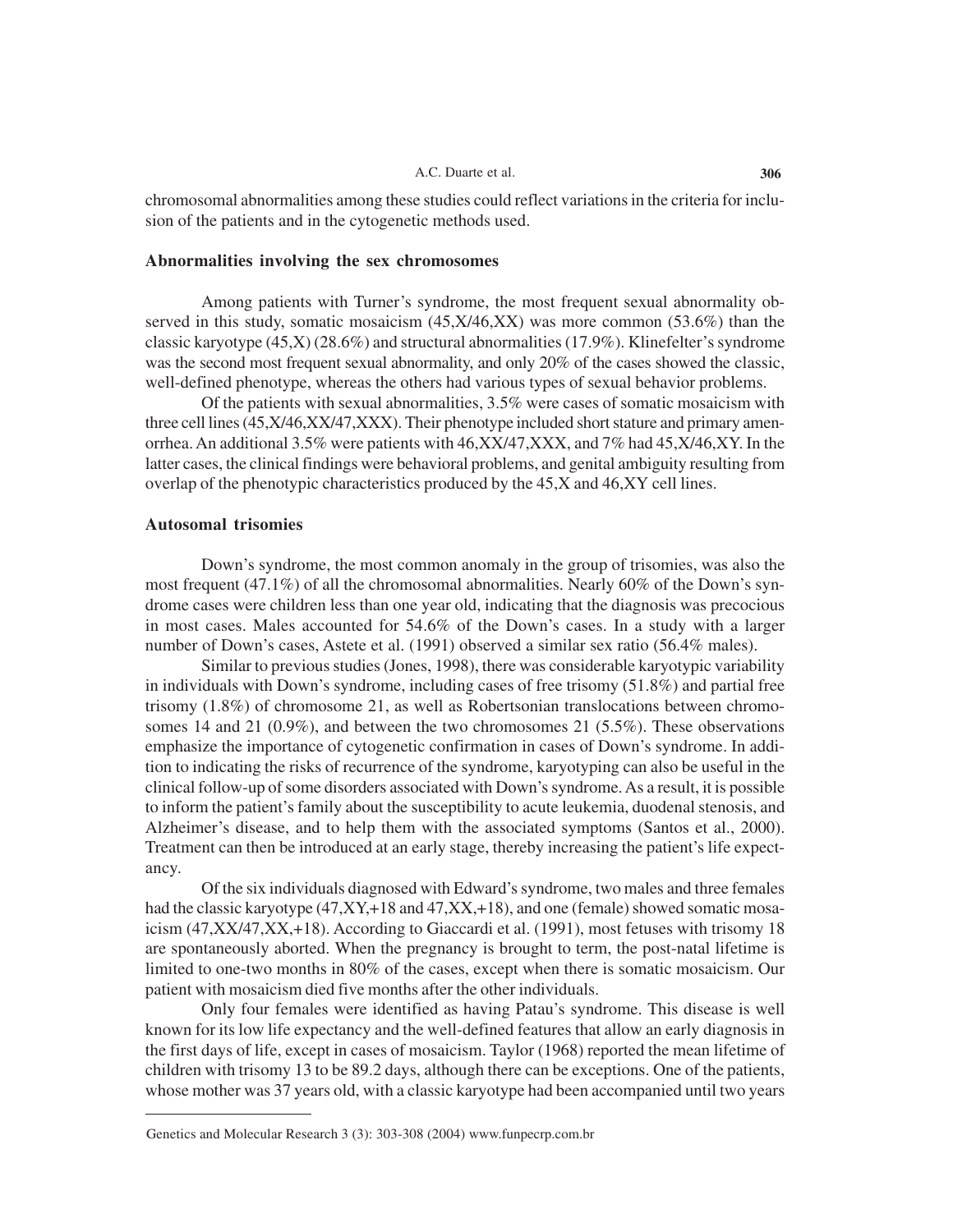and four months old. Somatic mosaicism was not observed in this individual. According to Fernandez et al. (1996), the detection of mosaicism depends mainly on the type and number of tissues analyzed, the number of cells studied, the sensitivity of the techniques applied, and the possible selection that may result in the disappearance of cell lines.

### **Structural chromosomal abnormalities**

Three patients were diagnosed as carrying a deletion on chromosome 5 (5p– ), characteristic of "cri-du-chat" syndrome (Table 2). The breakage occurred in the 5p15.2 region, as reported in the literature. Gersh et al. (1995) stated that the critical 5p15.3 region contains a gene, which when it appears as a single copy, is responsible for the cat-like cry, whereas the genes responsible for the facial features and motor delay are located in the 5p15.2 region. The children in our study had the clinical characteristics of the syndrome. The children's parents were examined to determine whether one of them carried a reciprocal translocation involving 5p or had mosaicism with normal and 5p– cells. No chromosomal alterations were found in the parents, thus greatly reducing the risk of recurrence in future siblings.

| in Pelotas, RS, Brazil, from 1986 to 2002. |                                                       |                 |                    |              |  |  |  |
|--------------------------------------------|-------------------------------------------------------|-----------------|--------------------|--------------|--|--|--|
| Chromosomal<br>abnormalities               | Karyotype                                             | Number of cases | Percentage $(\% )$ | <b>Sex</b>   |  |  |  |
| Deletions                                  | 46, XY, del(1)(p36)                                   | 1               | 0.1                | M            |  |  |  |
|                                            | 46, XY, del(7)(q22; q36)                              | 1               | 0.1                | M            |  |  |  |
|                                            | 46, XY, del(9)(p24)                                   | 1               | 0.1                | M            |  |  |  |
|                                            | 46, XY, del(9)(q13)                                   | 2               | 0.2                | M            |  |  |  |
|                                            | $47, XX, del(13)(q31; q34) + mar$                     |                 | 0.1                | F            |  |  |  |
|                                            | 46, XX, del(14)(q12)                                  | 1               | 0.1                | F            |  |  |  |
|                                            | 46, XX, del(17)(p12;p13)                              | 1               | 0.1                | F            |  |  |  |
| Duplications                               | 46, XX, $dup(3)(p22;p25)$                             | 2               | 0.2                | F            |  |  |  |
|                                            | $46, XX, \text{dup}(5)(q31; q32)$                     | 1               | 0.1                | F            |  |  |  |
|                                            | 46, XX, dup(8)(q12)                                   | 2               | 0.2                | $\mathbf{F}$ |  |  |  |
|                                            | 46, XY, dup(10)(q25; q26)                             | 1               | 0.1                | М            |  |  |  |
|                                            | $46, XX, dup(12)(p+)$                                 | 1               | 0.1                | F            |  |  |  |
|                                            | 46, XY, dup(16)(q21)                                  | 1               | 0.1                | M            |  |  |  |
| Inversions                                 | 46, XY, inv(9)(q12; cent)<br>46, XX, inv(12)(q23;q24) | 2               | 0.2                | M            |  |  |  |
|                                            | and $46, XX$ , inv $(12)(q23; q24)$                   | 2               | 0.2                | 1M/1F        |  |  |  |

**Table 2.** Rare structural chromosomal abnormalities encountered in 916 patients examined by the Genetic Services

 $del = deletion, dup = duplication, inv = inversion.$ 

## **CONCLUSION**

Although cytogenetic techniques are sometimes tedious, they are very important for the correct identification of a variety of syndromes. The information obtained by such techniques provides a basis for determining the risks of recurrence and for deciding clinical treatment and

Genetics and Molecular Research 3 (3): 303-308 (2004) www.funpecrp.com.br